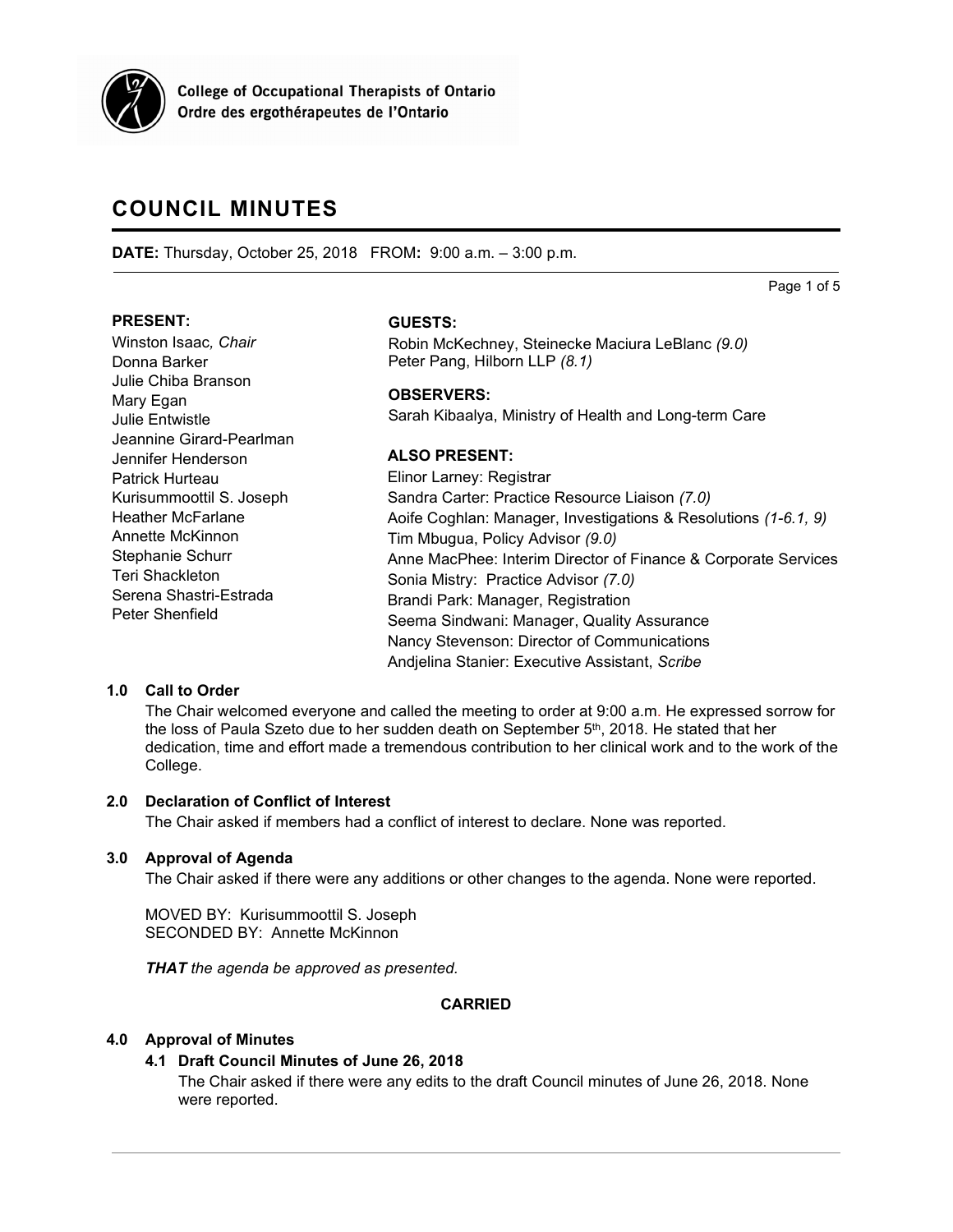MOVED BY: Peter Shenfield SECONDED BY: Jennifer Henderson

*THAT the draft Council minutes of June 26, 2018 be approved as presented.*

#### **CARRIED**

## **5.0 Registrar's Report**

#### **5.1 Registrar's Report**

Council reviewed the written report and the Registrar responded to questions.

#### **5.2 Registrar's Presentation**

The Registrar reported on the specific areas of focus for Q1 (June 1, 2018 – August 30, 2018) related to the 2018-2019 Strategic Plan.

#### **5.3 Priority Performance Report**

Council reviewed and discussed performance data for Q1 of the 2018-2019 fiscal year, related to the College's progress toward meeting objectives as outlined in the 2017-2020 Strategic Plan.

MOVED BY: Jeannine Girard-Pearlman SECONDED BY: Donna Barker

*THAT Council receives the Priority Performance Report for the first quarter of 2018-2019.*

#### **CARRIED**

#### **5.4 Risk Management Report**

Council reviewed the report and noted the level of risk remained unchanged from the previous quarter, except for the possibility of Council not being properly constituted as of January 1, 2019. A contingency plan is proposed and will be discussed further under item 6.1.

MOVED BY: Jennifer Henderson SECONDED BY: Stephanie Schurr

*THAT Council reviews the Risk Management Report.*

## **CARRIED**

#### **6.0 Governance**

## **6.1 Risk Management – College Strategy for Non-Constituted Council**

Elinor reported that there is a risk starting on January 1, 2019, that Council will not be properly constituted. This is due to the expiration of the term of one public member from July 2018 which remains unfilled, and the delay in the reappointment of two additional public members whose terms end on December 31, 2018. The College worked with its legal counsel to devise a contingency plan for the Executive Committee, which has all powers of Council other than the power to make, amend or revoke a regulation or bylaw, to turn future planned Council meetings into Executive Committee meetings. All Council members would be invited to attend those meetings and participate in discussions. Executive would then make and vote on formal motions based on such discussions. Once Council is properly constituted, those motions made by the Executive on behalf of Council would be brought forward to Council to be adopted and ratified at their next meeting.

Page 2 of 5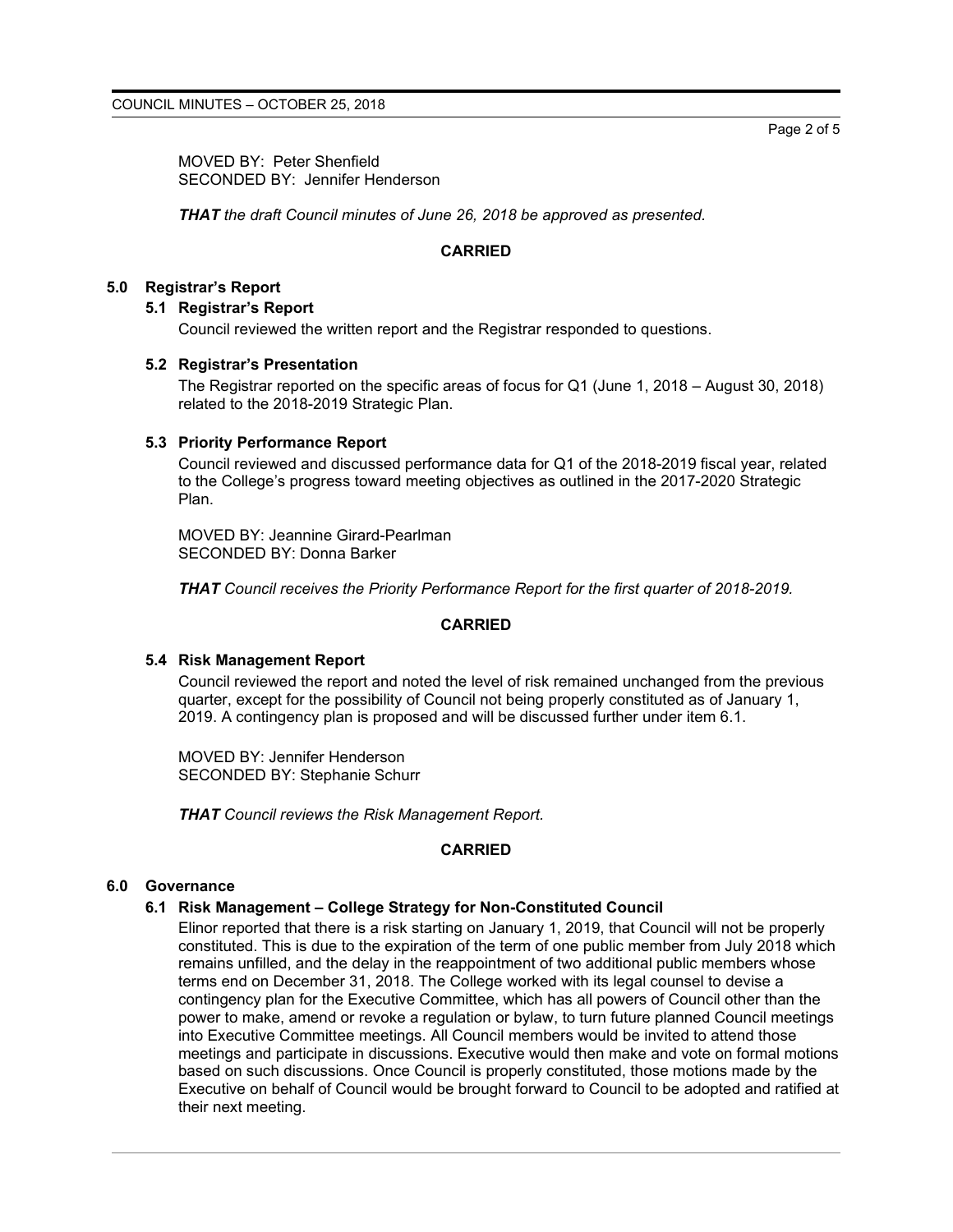Page 3 of 5

MOVED BY: Julie Entwistle SECONDED BY: Jennine Girard-Pearlman

*THAT Council approves the process that, in the event that the Council is not properly constituted, the Executive Committee will conduct all needed business of the College, with the exception of amending or revoking bylaws and regulations and invite remaining Council members to participate in these meetings.*

#### **CARRIED (Abstention: Serena Shastri-Estrada)**

## **6.2 Reappointment of Non-Council Member – Patient Relations**

Professional non-Council member Jennifer Nieson's term on the Patient Relations Committee will end on December 31, 2018. Ms. Nieson has indicated a desire to stand for a second, 3-year term. Members of the Patient Relations Committee unanimously voted in favour to recommend her reappointment to Council.

MOVED BY: Jennifer Henderson SECONDED BY: Annette McKinnon

*THAT Council approves the reappointment of Jennifer Nieson as a professional non-Council member to the Patient Relations committee for a three-year term, commencing on January 1, 2019.*

#### **CARRIED**

## **6.3 Notification of Committee Appointments**

As is required in bylaw, the Executive Committee informed Council of four committee appointments it made to fill unexpected vacancies on three statutory committees:

- 1. The appointment of Donna Barker as Chair to the Discipline Committee;
- 2. The appointments of Jennifer Henderson and professional, non-Council member, Joshua Theodore, to the Registration Committee;
- 3. The appointment of Winston Isaac to the Inquiries, Complaints and Reports Committee;

## **7.0 Business Arising**

#### **7.1 Standards for the Supervision of Students**

Following public and stakeholder consultation, the Practice Issues Subcommittee reviewed and considered all feedback received. Some of the recommendations were incorporated into the document. Council reviewed the document and made several additional, minor recommendations.

MOVED BY: Julie Entwistle SECONDED BY: Teri Shackleton

*THAT Council approves the revised Standards for the Supervision of Students as presented for publication, including today's changes.*

#### **CARRIED**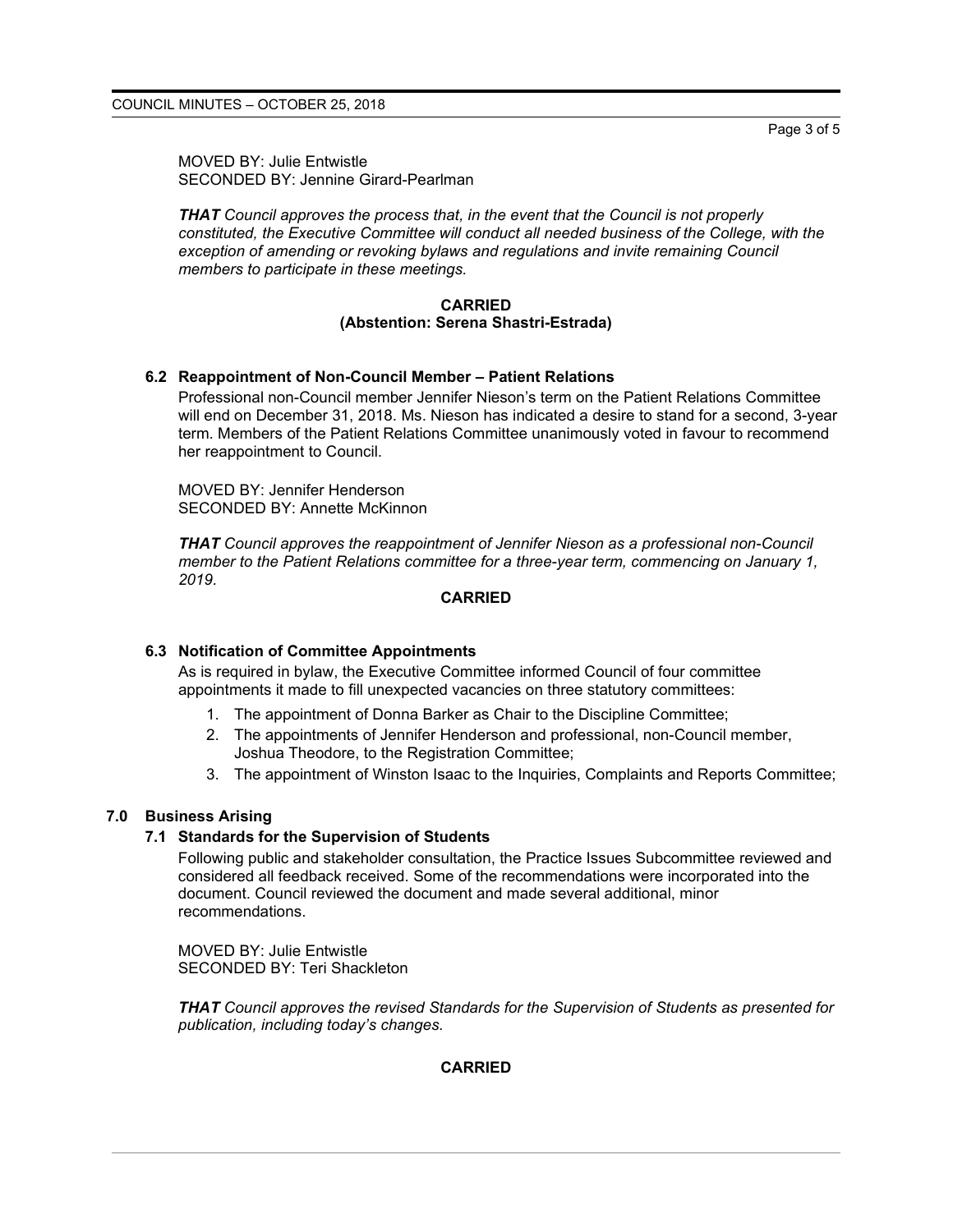## **7.2 Standards for Infection Prevention and Control**

The Standards were last fully updated and published in 2006. The Practice Issues Subcommittee has reviewed this document at various times from 2014 – 2018. Council reviewed the document and made several minor recommendations.

MOVED BY: Julie Entwistle SECONDED BY: Annette McKinnon

*THAT Council approves the revised Standards for Infection Prevention and Control for consultation to registrants and stakeholders, including today's changes.*

## **CARRIED**

#### **8.0 Finance**

#### **8.1 2017-2018 Audited Financial Statements**

Peter Pang of Hilborn LLP presented the Audit Report to Council. Peter explained that the purpose of the audit was to ensure there was not a material misstatement to the financial statements of the College. The audit was conducted using the not-for-profit accounting standards, and there were no disagreements with management during or after the audit. Prior to the audit, the auditors identified any risks, and prepared procedures to test these risks. Staff were informed of the process and the auditors attended the office to conduct the audit. The Audited Financial Statements were approved by Executive on September 11, 2018 following discussions with the auditors. Peter responded to questions from Council.

MOVED BY: Jeannine Girard-Pearlman SECONDED BY: Kurisummoottil S. Joseph

*THAT Council receives the audited financial statements for the 2017-2018 fiscal year.*

#### **CARRIED**

#### **8.2 Acceptance of 2018 Annual Report**

Council reviewed the 2018 Annual Report.

MOVED BY: Jennifer Henderson SECONDED BY: Peter Shenfield

*THAT Council accepts the Annual Report for the 2017-2018 fiscal year.*

#### **CARRIED**

## **8.3 August 2018 Financial Report**

Anne MacPhee presented the financial report and responded to questions.

MOVED BY: Jeannine Girard-Pearlman SECONDED BY: Heather McFarlane

*THAT Council receives the August 2018 Financial Report, Statement of Financial Position and Statement of Operations, as presented.*

## **CARRIED**